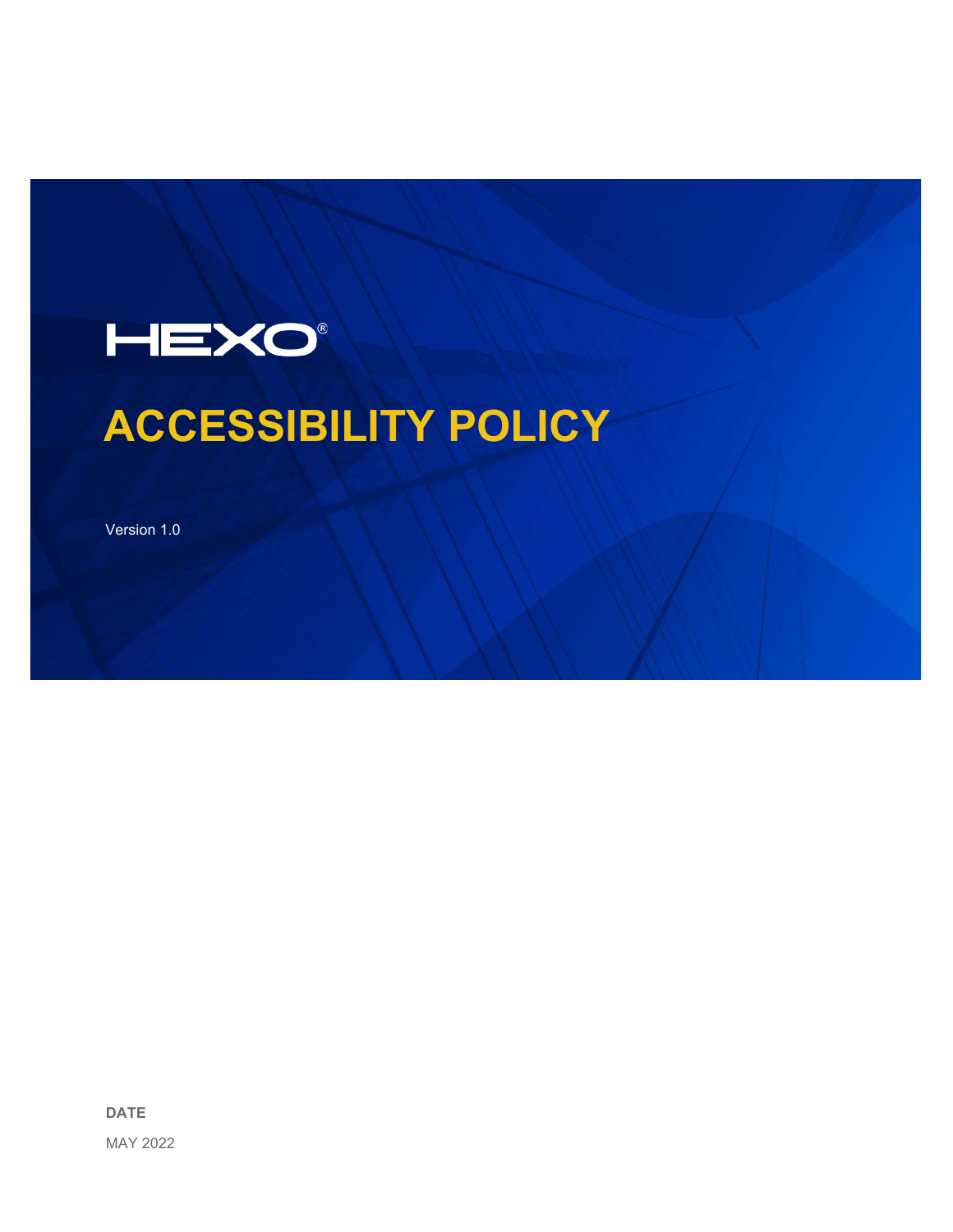

# **Document Control**

Next Review Date: May 2023

# **Approval History**

| Approver(s) | <b>Approved Date</b> |
|-------------|----------------------|
| Mona Matta  |                      |
|             |                      |
|             |                      |

# **Revision History**

| Version No. Date | Summary of Change | Changed By |
|------------------|-------------------|------------|
|                  |                   |            |
|                  |                   |            |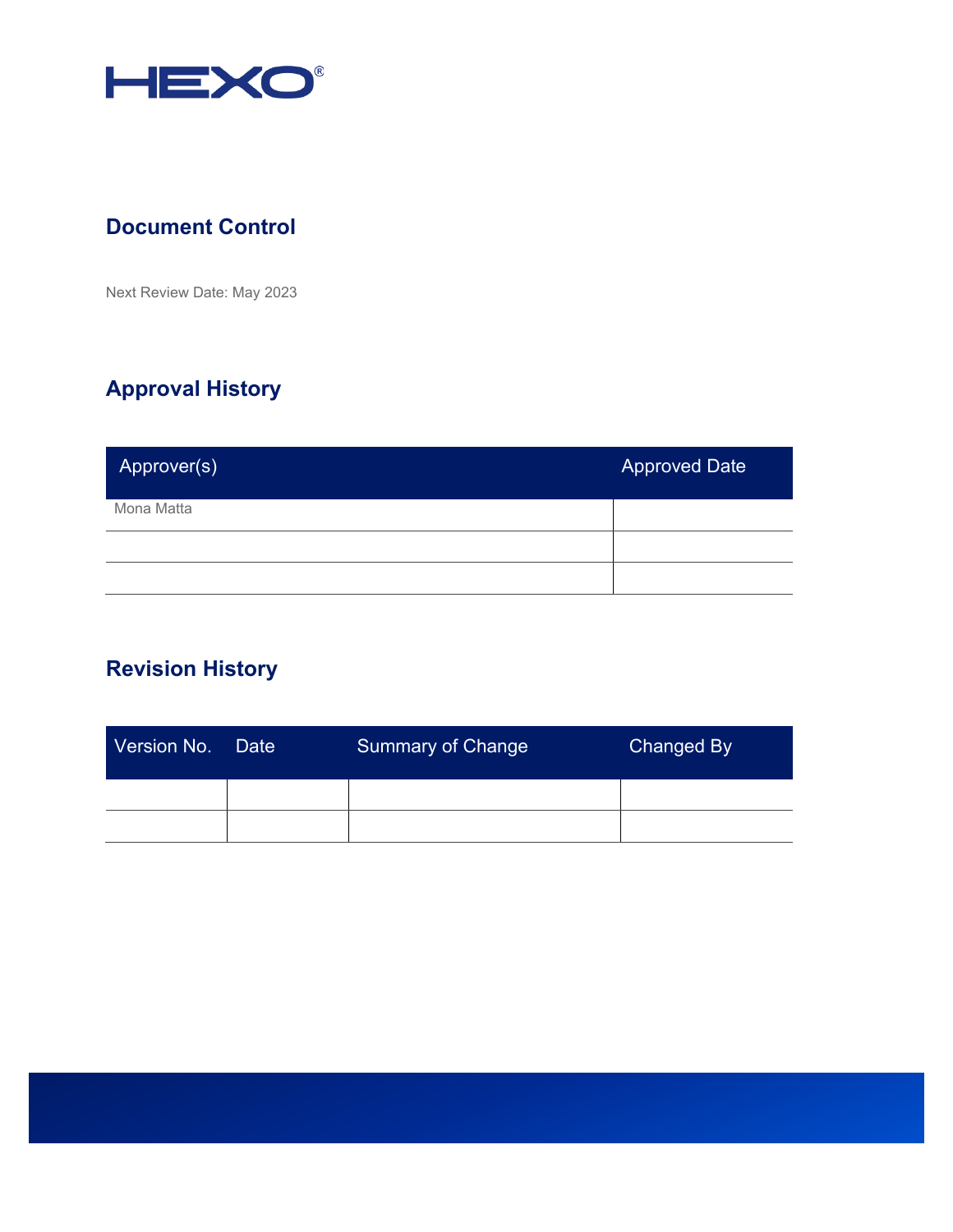

# **Accessibility Policy**

## Purpose

HEXO is committed to identifying, removing and preventing barriers for people with disabilities. The company is committed to providing accessible employment and services in a way that respects the dignity and independence of people with disabilities in compliance with the Accessibility for Ontarians with Disabilities Act, 2005 (AODA) and in consideration of accessibility needs.

#### **Responsibility – Legislation**

HEXO is committed to meeting its current and ongoing obligations under the Ontario Human Rights Code respecting non-discrimination. The company understands that obligations under the AODA and its accessibility standards do not substitute or limit its obligations under the Ontario Human Rights Code or obligations to people with disabilities under any other law. HEXO is committed to complying with both the Ontario Human Rights Code and the AODA.

## Scope

This policy applies to all HEXO workers who are based out of the province of Ontario. This includes employees, managers, students and others. This policy also applies to anyone else present at any of HEXO's Ontario workplaces and performing work for HEXO, whether a direct employee, consultant or service provider.

#### **Workplace**

This policy applies in any Ontario HEXO-based work location or elsewhere as a result of employment responsibilities or relationships, including office‐related social functions, work assignments, conferences and training, during travel, over the phone, or through electronic transmission.

## **Definitions**

**AODA:** Accessibility for Ontarians with Disabilities Act, 2005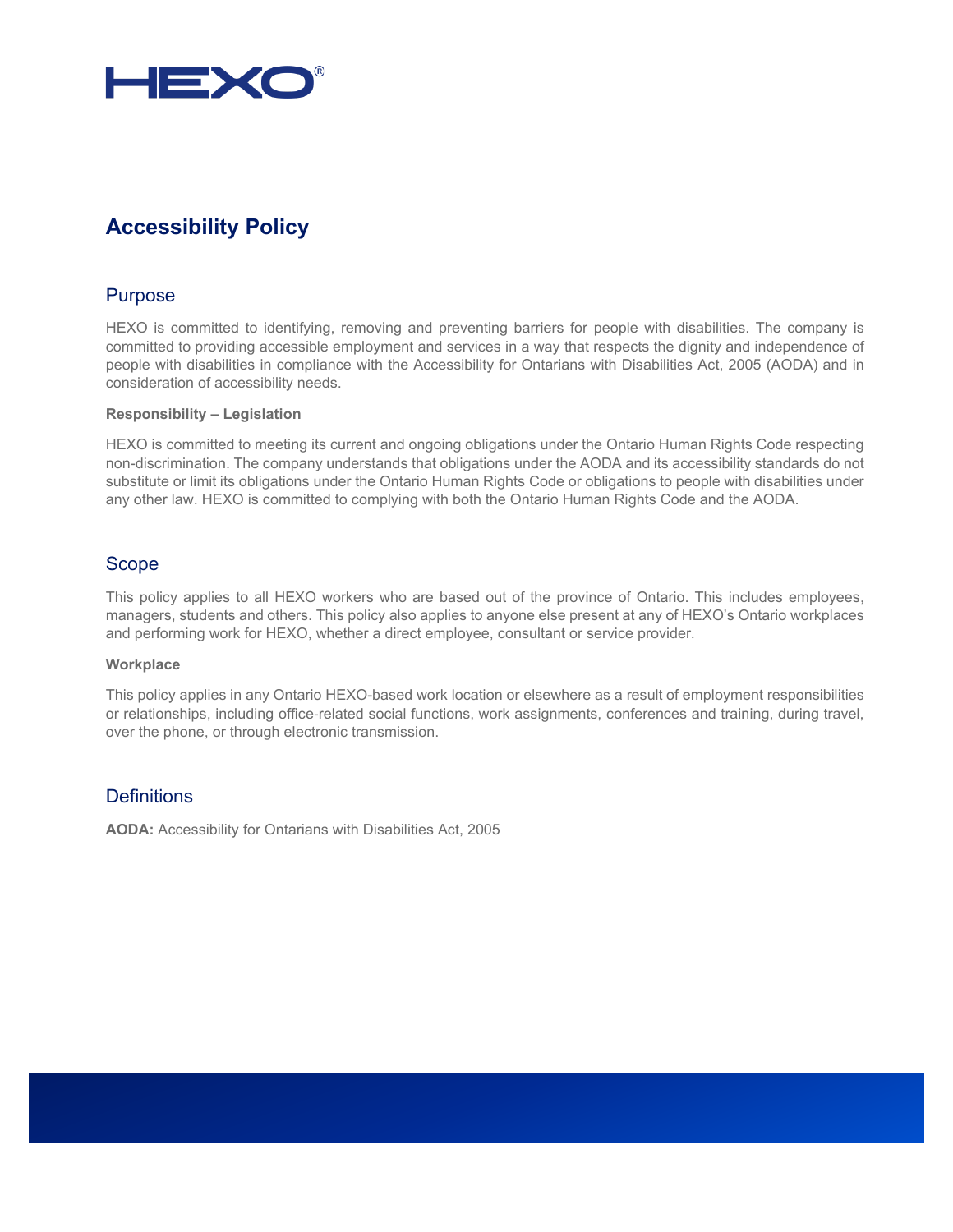

# **Policy**

## 1.0 Principles

HEXO goods, services and facilities are to be available to people with disabilities in a manner that:

- is free from discrimination;
- strives at all times to respect the individual's dignity and independence;
- is integrated with the provision of service to others, except when alternative measures are necessary to meet the needs of people with disabilities; and
- takes individual needs into account where a uniform response is inappropriate, to ensure that there are no barriers to access or participation, and that individuals with disabilities are treated equitably.

## 2.0 Application

### **2.1 Education & training**

HEXO is committed to creating awareness of this policy to its workers through ongoing information sharing, education and training plans.

The company will ensure that training is provided on the requirements of the accessibility standards referred to in the Integrated Accessibility Standards Regulation and continue to provide training on the Human Rights Code as it pertains to persons with disabilities, to:

- all its Ontario employees and volunteers;
- all persons who participate in developing HEXO's policies

This training will be provided as soon as practicable following a new employee commencing employment with HEXO and a record of the training it provides will be kept.

#### **2.2 Information & communication**

We will communicate with people with disabilities in ways that take into account their disability. When asked, we will provide information about our organization and its services, including public safety information, in accessible formats or with communication supports.

We will also meet internationally-recognized Web Content Accessibility Guidelines (WCAG) 2.0 Level AA website requirements in accordance with Ontario's accessibility laws.

## **2.3 Employment**

We will notify employees, potential hires and the public that accommodations can be made during recruitment and hiring.